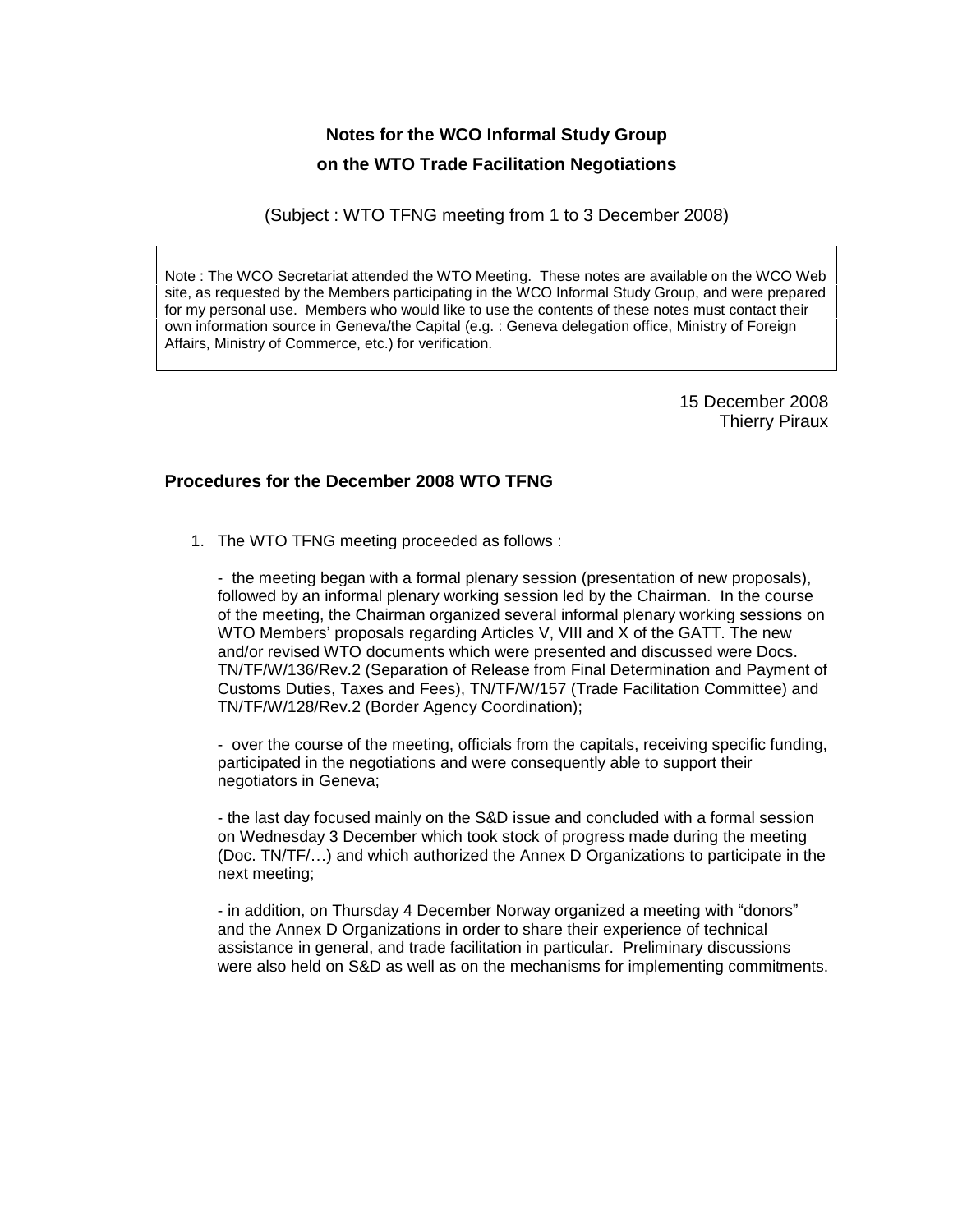# **Interesting points in the negotiations**

#### Article VIII

- 2. Members re-examined the set of proposals regarding Article VIII. The following are some of the main discussions. Firstly, the revised proposal concerning the separation of release from final determination and payment of Customs duties, taxes and fees contained in Doc. TN/TF/W/136/Rev.2 was presented. In this amended version, the of release from final determination and payment of Customs duties, taxes and fees<br>contained in Doc. TN/TF/W/136/Rev.2 was presented. In this amended version, the<br>co-authors (Canada and Switzerland) have deleted the term "c contained in Doc. TN/TF/W/136/Rev.2 was presented. In this amended version, the co-authors (Canada and Switzerland) have deleted the term "clearance" and substituted "final determination and payment of Customs duties, taxe scope of this measure has consequently been substantially altered (a reference was previously made to meeting all of the requirements and not only the determination substituted "final determination and payment of Customs duties, taxes and fees". The scope of this measure has consequently been substantially altered (a reference was previously made to meeting all of the requirements and contained in the RKC) have been deleted.
- 3. With regard to the references to the RKC standards in various proposals (e.g. Docs. TN/TF/W/117 and TN/TF/W/134), some Members do not want to make this an obligatory practice, but merely a practice whose application should be encouraged, as not all WTO Members are Contracting Parties to this Convention.
- 4. It should be noted that the proposal on border agency coordination (Doc. TN/TF/W/128/Rev.2) has also been revised with a view to more specifically including the areas of cross-border coordination. Some Members nevertheless wish to involve other parties in addition to Customs in this collaboration, and consider the said collaboration to be restricted to land borders.
- 5. Concerning the proposal relating to authorized traders, a new paperwas distributed at the request of the European Communities (EC) and Mongolia (JOB (08)/120) comprising several new elements, namely : deletion of criterion (4) regarding security and safety standards, clarification of the facilitation measures setout in paragraph 3 or else the inclusion of additional facilitation measures in paragraph 4.
- 6. In terms of the use of international standards, the Delegation of Norway wishes to go further regarding this matter and to adopt a global approach (beyond Docs. TN/TF/W/130 and TN/TF/W/131/Rev.1) to this issue at the next TFNG (in collaboration with the WCO and UNCTAD).
- 7. With regard to Customs brokers, Doc. TN/TF/W/110/Rev.1 still prompted a number of discussions (What is meant become your conductional still prompted a number of<br>With regard to Customs brokers, Doc. TN/TF/W/110/Rev.1 still prompted a number of<br>discussions (What is meant by "proportionate"? Why paragraph new paragraph 2). The EC also said that work should continue on this measure, given the strong reactions that this proposal has elicited.

## Articles X and V

8. The proposal regarding advance rulings again prompted numerous comments and many Members were in favour of limiting these decisions to tariff classification. Questions relating to transit of goods were also discussed from a general perspective.